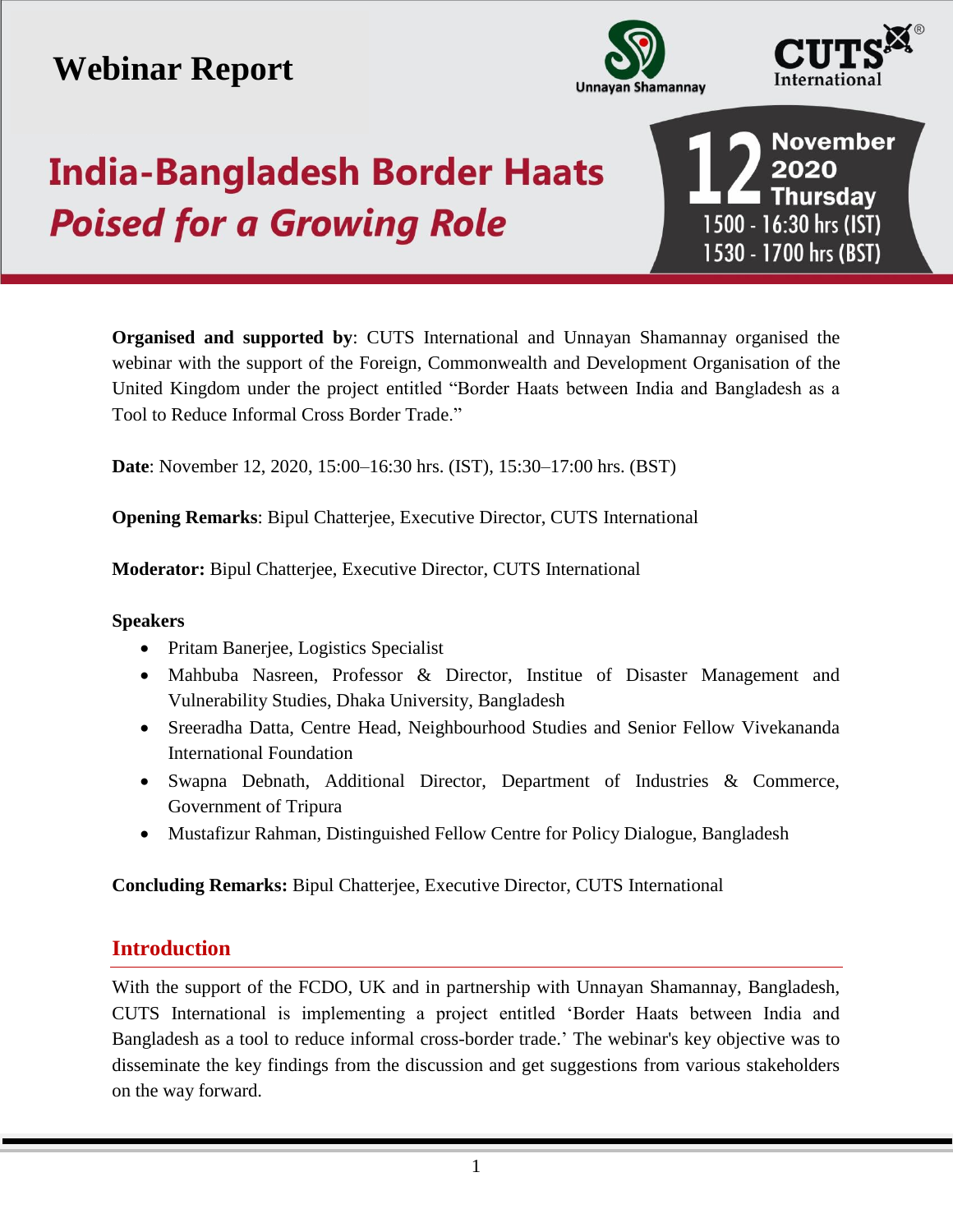Under this project, Banerjee has authored a discussion paper titled '*Reimagining Haats as International Retail Trade Zones'* [\(https://bit.ly/38825om\)](https://bit.ly/38825om), that discussed the prospects of upscaling Border Haats – *How* it could be done; *What* could be the possible challenges; and *How*  to address the challenges.

Other than Pritam Banerjee, who was also the main presenter at the webinar, Mustafizur Rahman, Sreeradha Datta, Mahbuba Nasreen and Swapna Debnath, participated in the webinar as distinguished members of the panel.

# **Background and Context**

Bangladesh and India share a common border stretching some 4,100 km. To encourage local trade, women empowerment, reducing informal trade, and exchanging local goods, Border Haats were established, where no local taxes are imposed on trade. Presently, four such border haats have been in operation at the Indo-Bangladesh Border.

There are specific examples to suggest through the CUTS study that Border Haats lead to a reduction in informal trade and creating alternative income and employment opportunities and are capable of creating cross border value chains. The beetle nut trade at the Kalaichar-Baliamari haat is an excellent example of such value chains. Strengthening such cross-border value chains coupled with exploring new ones would not only lead to upscaling of border haats from what they are present, *i.e., rough and ready markets*, to border economic zones. Such border economic zones have the potential for completely transforming the border economies.

The webinar was an endeavour to present few international case studies where such transformation has taken place; and discuss how the same could be made possible for the Indo-Bangla border haats that are operational and are likely to come up soon.

# **Highlights of the Panel Discussion**

**"An integrated approach towards cross-border commercial development, focusing on developing cross-border retail and personalised services at strategic locations along the India-Bangladesh border would address concerns relating to revenue leakage, smuggling and other illegal acts." –** *Pritam Banerjee*

The existence of informal trade between India and Bangladesh is not a new phenomenon. One of the reasons for informal trade has been the demand-supply gap in various commodities among villages bordering India and Bangladesh. To reduce informal trade and reduce the demandsupply gap, formal frameworks, like border haats, are essential. However, the border haats are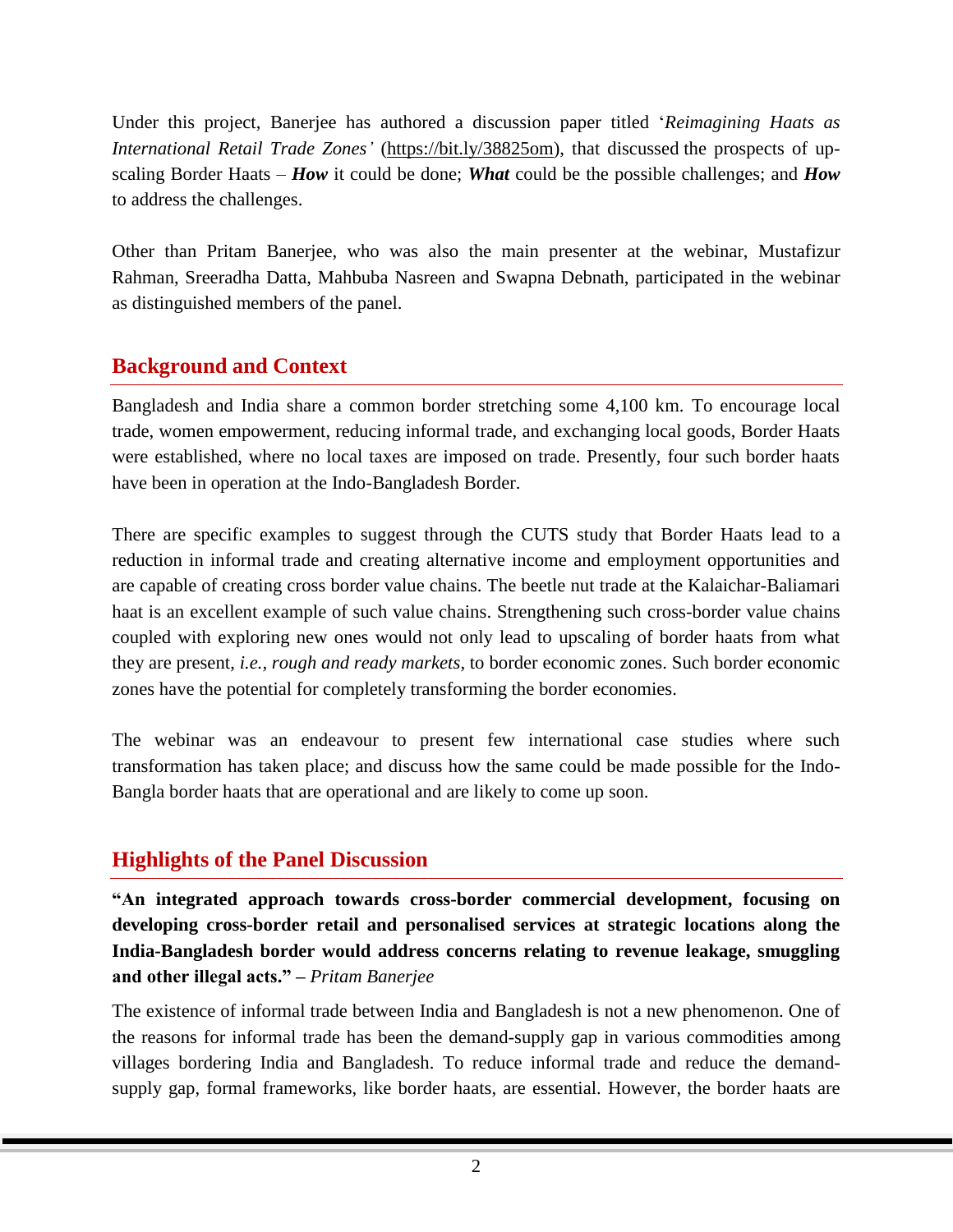represented mainly as *rough and ready markets requiring* up-scaling to organise retail trading zones and/or border economic zones.

Banerjee, cited the border zone retail models that exist along the US-Mexican and the China-Kazakh (ICBC) borders. He emphasised the need to adopt good practices followed in these border zone retail models and replicate them for the India-Bangladesh border. He underlined the need to facilitate the exchange of goods and allow people to cross over borders for availing basic services like health chekup or daily necessities that are better available on the other side of the border.

Banerjee proposed a model that entails using Agartalas' Bir Bikram Airport as a gateway for goods and tourist movement in a secure way to India from Bangladesh. Facilities like retail outlets, movie theaters, various service outlets (viz. OPD, salons, contact centres), food courts, the bonded warehouse can be thought of for Indian locals and tourists from Bangladesh. It will increase interest and business for retail sellers of both countries. As a cross-border trade zone, it will help small businesses of both countries.

Banerjee emphasised adopting a similar model with appropriate modifications at the Lakhimari-Sonarhat border area between India and Bangladesh. Along with business, the Lakhimari-Sonarhat area's development would also strengthen people-to-people connectivity through cultural exchanges. There is a considerable prospect for local artisans to exhibit and sell their products through the proposed border retail zone at Lakhimari-Sonarhat.

#### **"Border haats could be good avenues for enhancing women's participation in the labour market, thereby empowering them" -** *Mahbuba Nasreen*

Nasreen underlined the role of border haats in women empowerment. She suggested undertaking a detailed feasibility study followed by an extensive stakeholder consultation on how women could be better absorbed in the labour force through their participation in border haats. Additionally, she emphasised ensuring economic equality for women by standardising their wages and services costs at the border haats. Given the pandemic and various ensuing regulations, she proposed the idea of facilitating e-commerce through border haats.

#### **"One can ideate border haats as zones for local community development" -** *Sreeradha Datta*

Datta emphasised the need for sensitising security personnel operating on the grounds about the benefits of cross-border movement of people, goods and services. Moreover, a priority in addressing essential facilities of well-maintained restrooms, running water and sanitation has been highlighted to encourage women participation at the border haats, both as vendors and buyers.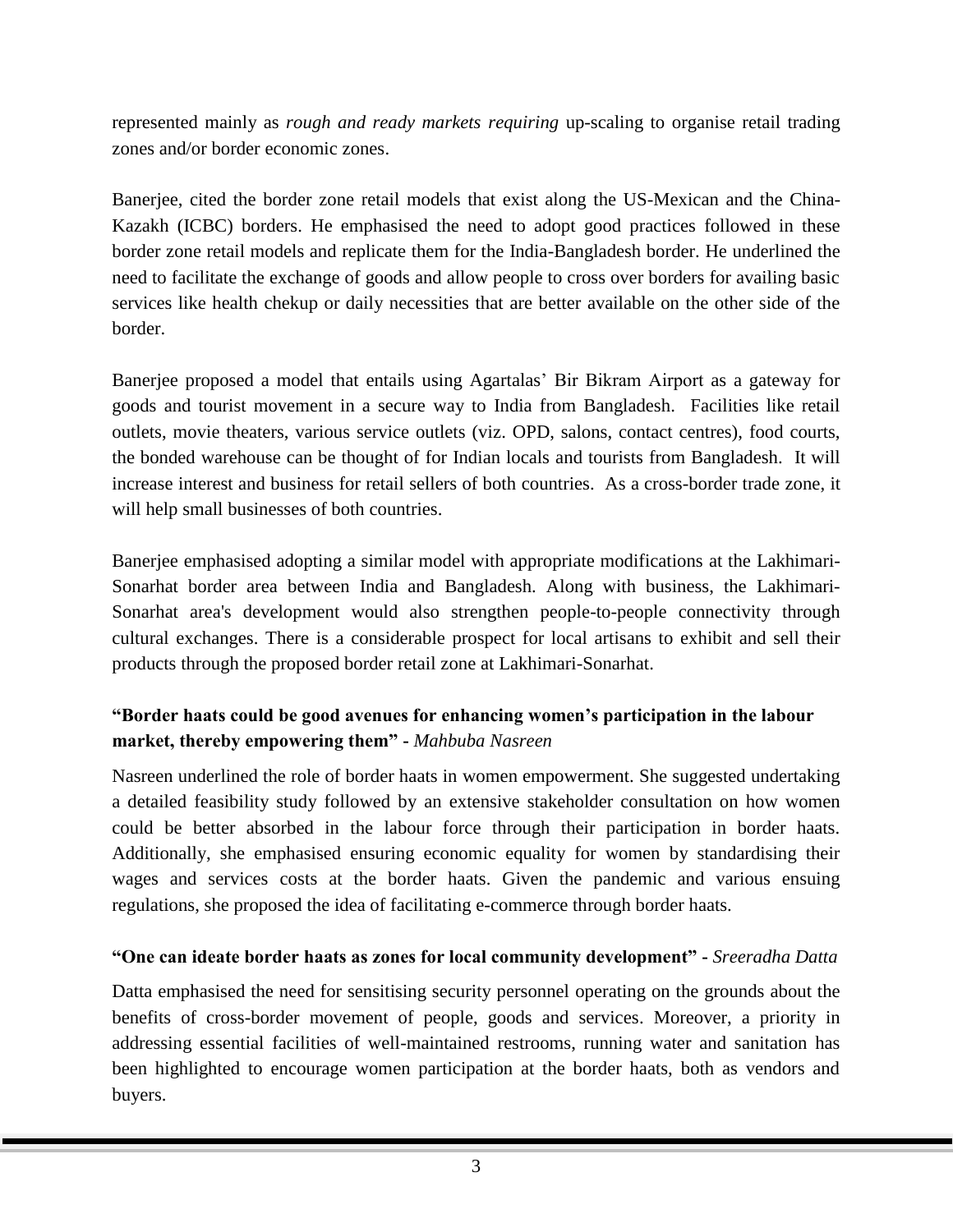# **"Furthering the scope of border haats into border retail trade zones could be an economically profitable and commercially viable strategy that needs to be explored further and pursued by both the Central and state governments" -** *Swapna Debnath*

Debnath mentioned that the Border haats has been instrumental in achieving its primary objective of promoting people-to-people connectivity over the years, right after its inception. She further added that the Government of Tripura could take the concept of border retail trade zones forward with a more significant number of relaxations in regulation and process.

#### **"The approach should be about respecting the borders and take advantage of socioeconomic ties" -** *Mustafizur Rahman*

While discussing the macroeconomic aspects of developing border trade zones between Bangladesh and India, Rahman laid stress on four distinct stages of gradually scaling-up institutional structures based on market forces. It includes border haats to retail trading, commercial border, and cross-border special economic zones (SEZs). He mentioned that upscaling of border haats from their present structure to SEZs should be a gradual process focussing on strengthening investment connectivity between two countries.

## **Key Issues Emerged during Open Discussion**

- The proposed model at Bir Bikram airport could be an access-controlled infrastructure. People from both India and Bangladesh may only come to the place for availing any one of the available facilities like purchasing goods from the retail zone. Everyone does not need to fly to the Agartala airport, and they can walk in to avail any of the available facilities. Also, it would be easier for the Indians to move along this route to Agartala and then to Bangladesh.
- For e-commerce facilities, the place could be used as a pickup point and for Lakhimari, the place can be thought of as a bonded warehouse where it could be used as a distribution centre for select commodities.
- Establishing a common trade facilitation centre could be thought of when officials from relevant departments in both countries will work under one enclave to make trade and transit easier.
- One of the participants suggested establishing floating markets and river cruise tourism at strategic locations between India and Bangladesh.
- Skill development of locals in different fields could be thought of for more business to flourish and increase employment.